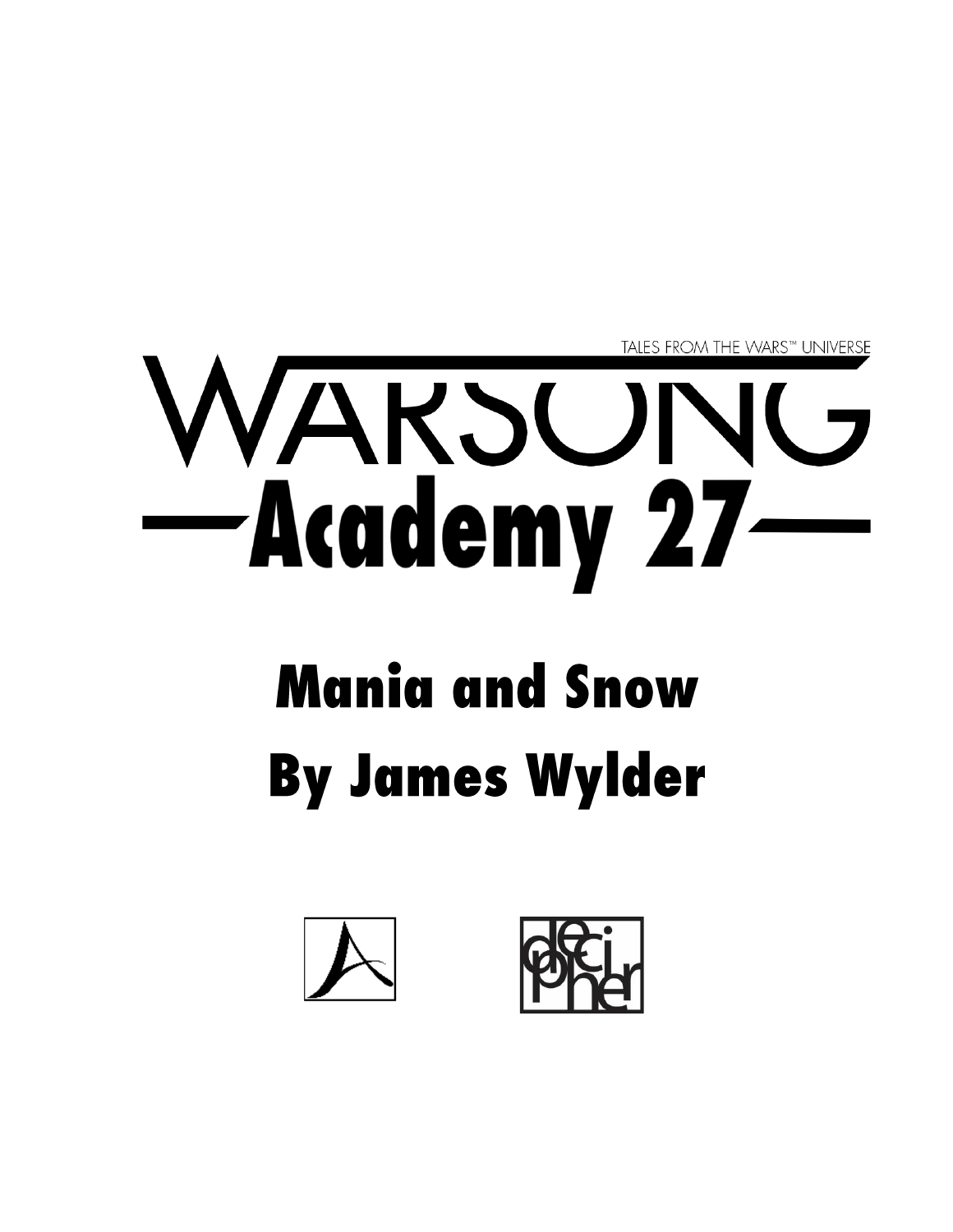It had been a long time since her mother had done her hair. Part of Sang Mi wanted to tell her not to bother, no one would be looking at her anyway and she didn't particularly care what she looked like. But she knew she wouldn't say that, because this was a rare time where she just had time with her mother as her daughter, the walls that her exhaustion from work usually put between them pulled down.

"Have you been taking better care of your hair? You're usually so… absentminded with it."

"Li Xiu has been nagging me about it at our Roleplaying sessions so I've been paying more attention to it so she'd shut up," she said honestly.

"Well, regardless of your reasoning it's a lot easier to work with than usual." She worked in silence for a little before having another thought. "I'm… glad you and your brother are getting out of the apartment more these days. For so long you were just coming home, finishing your homework, and then playing video games till you went to sleep."

"I mean, we still do that…"

"…But you have friends again, I'm just happy to see it."

"We always had friends at school, mom…"

"There's a difference between friendships that end at a doorway and those that don't."

Sang Mi couldn't really argue with that, though she felt an impulse to. "I guess you have a point," she admitted, and then yelped as her mom tugged her hair into place. "Mom!"

"Hush, it'll be worth it, trust me. Even grandma will be impressed." Examining her head from every angle awkwardly, her mom smiled and handed her a mirror. She'd given her a surprisingly elaborate braided bun that gave off a gentle elegance.

Did she look good? Yes. Was this look worth all the effort and hair tugging that had been involved? No. But it was done and as much as she wanted to be a little shit about it, it was Christmas. "...Yeah it looks great mom."

She leaned down and kissed her temple, "Of course it does, my daughter's just so beautiful it's easy."

"Quit it mom..." she mumbled, her cheeks getting red.

"Now let's get to the living room, your father should be ready soon, and our guests could be here any minute."

"Right, let me just get my shoes on..."

The pair stepped out of the bedroom into the living room, and Sang Mi's twin brother Sang Eun and the eldest brother Min Jun both looked surprised. "You don't look like a slob?!?" Sang Eun said, flabbergasted.

She socked him in the arm. "You're supposed to say I'm pretty, dumbass!"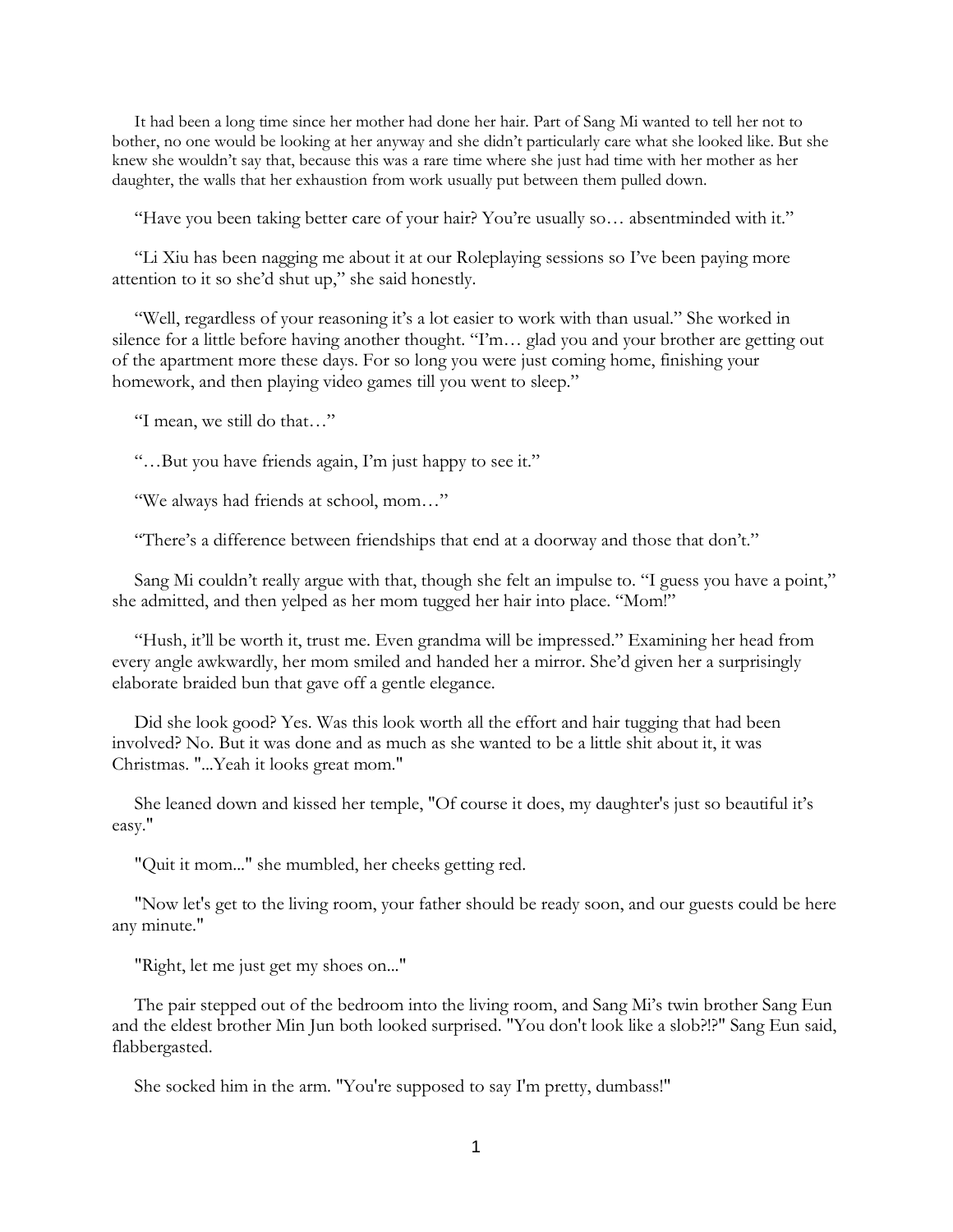"He is right though," the eldest child said. "You look presentable."

She sighed and turned to her mom, "You hear that mom, your hard work was 'presentable'."

Min Jun frowned, "I mean you look very pretty thanks to mother's hard work."

"Thanks!" she said with some sardonicism.

"Get along, kids," their mom said with the distinct air of being too tired for this today.

"Sorry, mom," they said together.

The door to their parent's bedroom opened, and their father came out wearing his nicest suit. He'd slept in, which was a nice luxury for him, but he still looked tired. That didn't stop him from putting on a big smile for all of them, "Look at all of you, I should have dressed up more."

"Dad!" They shot up and gathered around him, and he took turns admiring each of them and throwing out compliments; Min Jun managed to keep his stoicism through it all despite clearly wanting the attention. He ended his entrance by walking up to their mom and giving her a long kiss.

"Alright, are we ready to go?" he asked.

"Not quite--"

The doorbell rang, and Sang Eun pulled out his phone to see who was there on the camera, "Ah, speak of the devil."

"Not on Christmas," his sister tested.

"Oh hush."

It opened to reveal a trio, two of which were together, the third of which radiated "I just ran into them on the way" in her uncomfortable demeanor.

"Mom, dad, this is our friend Ryan Wilson, and his mom--"

"Anne Wilson," she said, extending a hand, which each of their parents shook.

""I'm Hei Ran, and this is my husband Kwang Sun. It's a pleasure to meet both of you. I hear you work with Feed the Stars? We used your resources when the twins here were born."

Anne, who was still 'Ryan's mom' in the twin's heads, smiled, "I'm glad we were able to help, though I wasn't here for that of course."

"Either way," Kwang Sun said, "we're glad to have you on Gongen. Now who is this young lady?"

The third person stepped forward and bowed, "Geraldine McGraw, I'm not a classmate of the twins, but I am their friend. It's a pleasure to meet... you."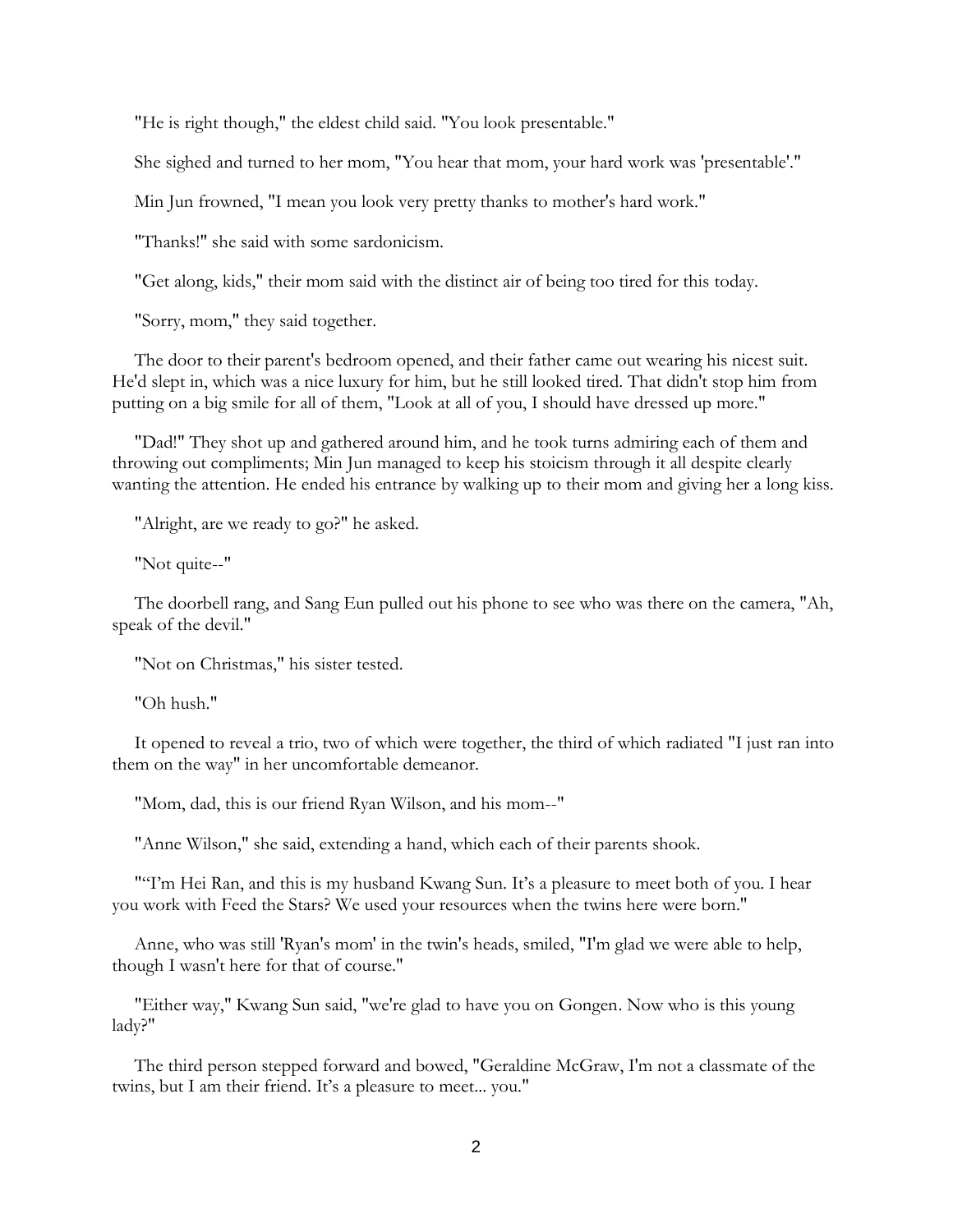She and their mom made eye contact, and Sang Mi and her twin did the same because it was obvious that they knew each other from the same place. The twins had met Geraldine by sneaking into Colocog, the nearby colony of 'Mavericks' from the lawless parts of space, which they'd learned how to do by tailing their mom and watching how she snuck into the colony as part of her job as a jetpack courier. Luckily, their mom didn't miss a beat.

"It's a pleasure to meet you," she politely lied.

"Thank you for having me."

Their mom turned her gaze on them, and Sang Mi tried to do her best innocent look but she knew it was futile.

"We're going to head to mass first, and then do Christmas Dinner when we return. Grandma will be coming too after mass, the Assisted Living Center said they'll send her over by autocar so hopefully she'll be in a good mood when she gets here. We actually rented an Asuka just for the occasion to watch the kitchen while we're out." All eyes peered around the small divider that separated the living room from the kitchen, where the Geisha-bot was stirring a pot with one hand while checking how the rehydration of a dried compressed food packet was going with the other.

They all bundled up, and headed back out the door. The night was chill, and Sang Mi blew her breath out a few times as hard as she could to watch the dragon smoke billowing out of her.

"Be serious," Min Jun scolded.

"Make me," she replied.

"Kids," their mom sighed.

Anne Wilson decided to cut the tension, "So, anything we should know going in? Back on Earth we were Lutheran, but it doesn't look like there's a lot of options for that here."

"There's a Lutheran Church in Kazuki, but that obviously doesn't really help you much," their dad added.

Deciding to be actually helpful, Sang Mi chimed in, "For the Christmas service it's mostly what you'd expect: sit when people sit, stand when people stand, sing along to the lyrics on your pew padd. The only thing you really need to be aware of is you stay silent during the propaganda portion, and neither acknowledge it nor speak over it. Just pretend you're taking a ten minute nap."

"…Propaganda portion?" Ryan said, baffled.

Min Jun took his chance to look smart, "The president and the Holy Father of Gongen will both give speeches broadcast via holofeed to all the Catholic Churches across Gongen. Holy Father Amakusa will probably give a very long speech, while the President will give a very short but pointed one."

The rest of the Jhe family all nodded. "A good summation, Min Jun," their dad agreed.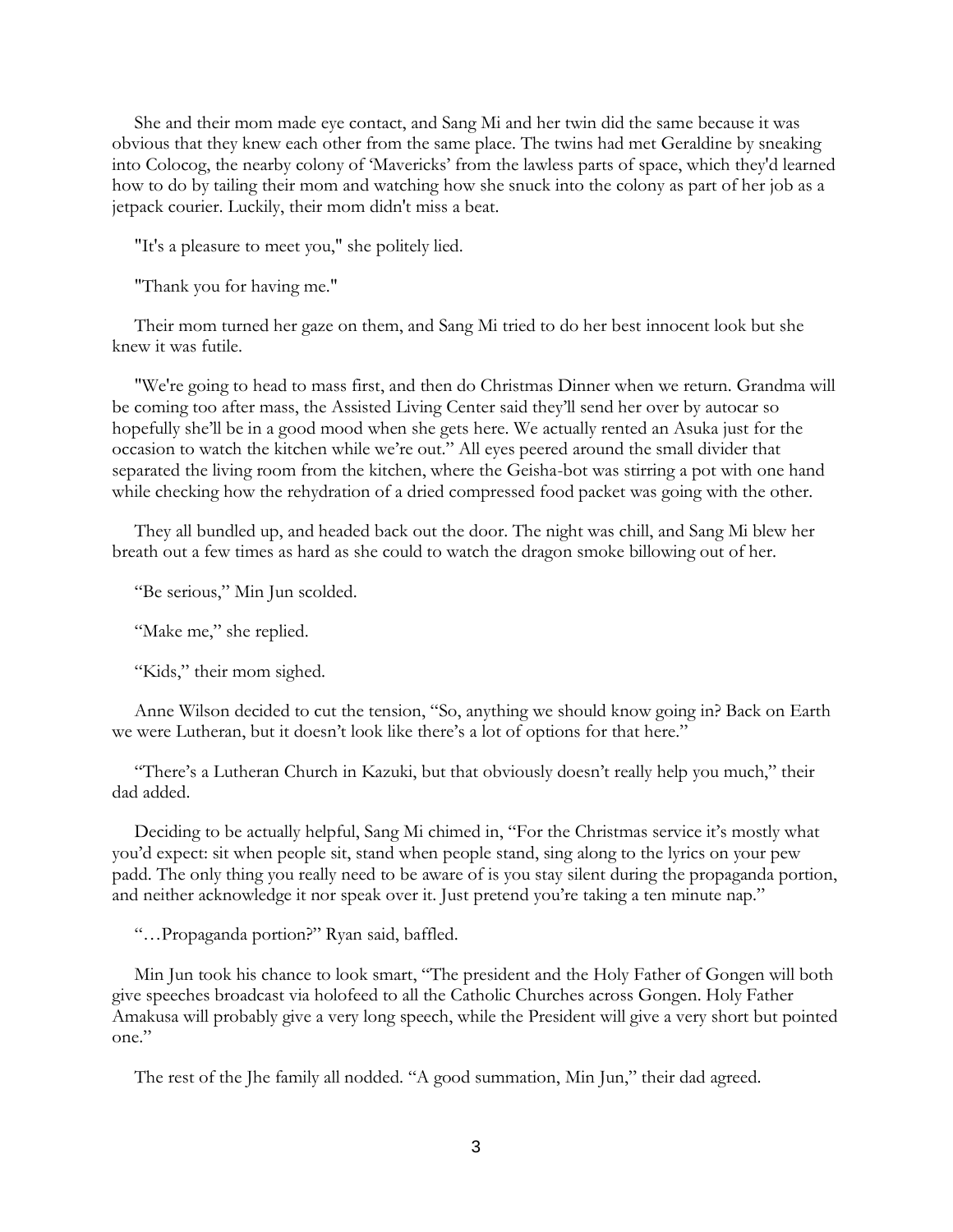Geraldine frowned, "That doesn't seem very cash money of him."

"No uh, it is not…" Kwang Sun paused, "very… cash money."

Sang Eun patted him on the shoulder. "It's fine, don't push it."

"It'll probably be Amakusa's final Christmas speech," Sang Mi noted.

"Why's that?" Geraldine asked.

"It's basically a public secret, but I know it for certain," Min Jun said seriously. "The Holy Father will be lucky to make it to Easter, and even that seems unlikely."

"How do you know?" the Maverick questioned.

Hei Ran put a gentle hand on Geraldine's shoulder, "Our son Min Jun is an intern with the Tenryu party now as part of his University education. When he graduates, he'll be going into government."

Ryan and his mother exchanged a look. Sang Mi could tell it was surprising to them. She was sure she'd get grilled by Ryan later on all the annoying details.

The group stomped up the snow-dusted steps, and made their way through the big oak doors at the top.

"Welcome to St. Martha's, it's not the big Cathedral in Cheonsa central, but it's our local parish," Sang Mi introduced. The building was architecturally a bit odd, as it tried to mirror the smooth minimalism the Atarashi Hajmari and Tenryu Party were so fond of with the shape and structure of an old style steepled church. The end result looked something like a video game model that had rendered without its textures, with wide slats of single-colored building material. Sang Mi didn't like the look of it.

"It's… kind of…" Ryan mumbled.

"Beautiful?" Sang Mi said.

"You don't really think that, do you?" he replied.

"Does it matter, it's our church. I'm allowed to think it's ugly, to you it's beautiful. That's just how these things work."

He looked a little put off, but he accepted her declaration.

The inside of the church was much prettier than the outside.

While clearly different than Ryan was familiar with, there were enough familiar things that he felt at home. There were the stations of the cross, big stained-glass windows, and a large stone statue of St. Martha taming the Tarrasque.

Geraldine stopped with him in front of it. "It's interesting, isn't it."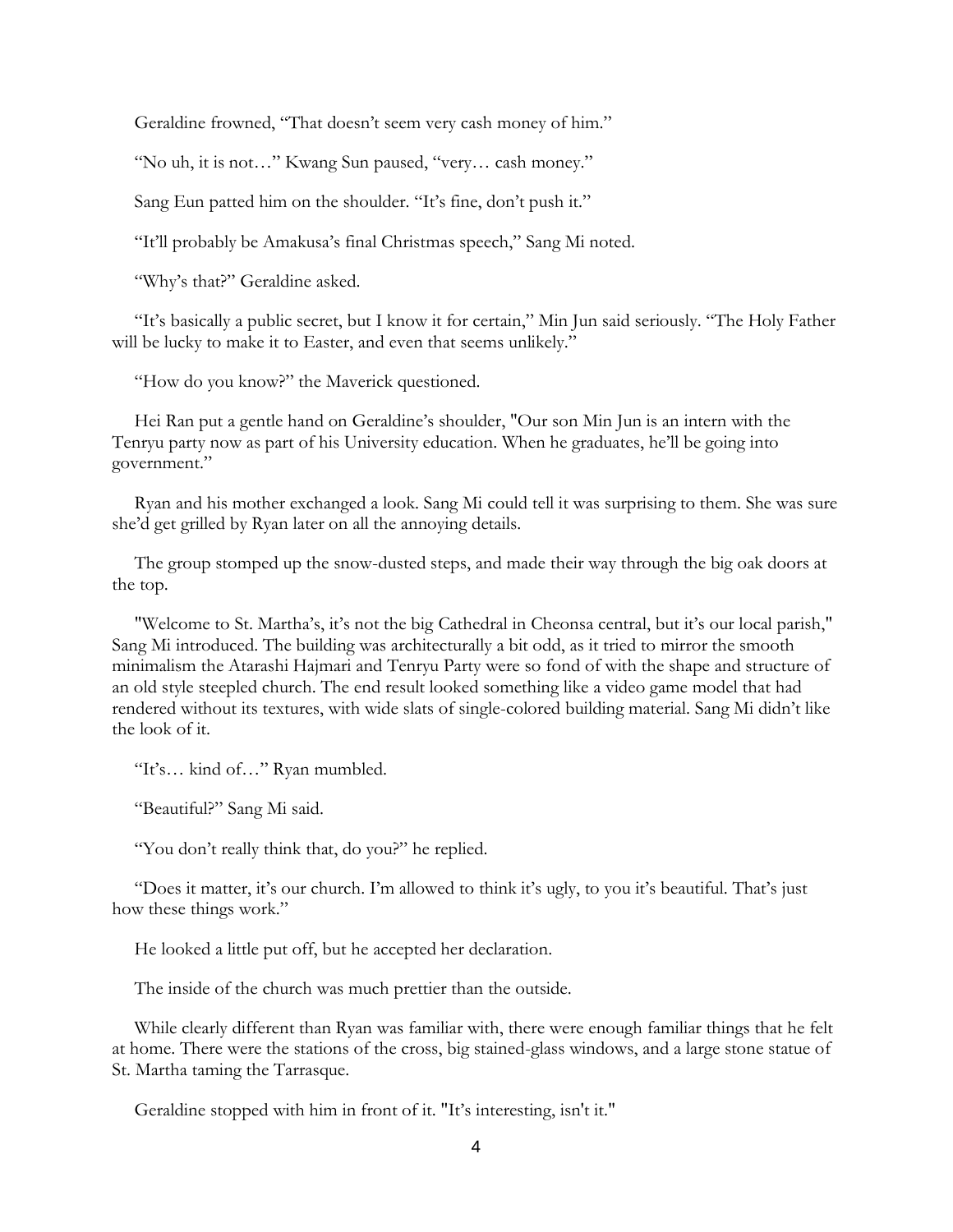"...It's sure stylized. I'm pretty sure she didn't have a robe like that."

"Or the cross shaped staff."

Sang Mi tapped Ryan on the shoulder. "We sat down over there, you see where our coats are?" They followed her finger to a pew where a bunch of spread-out coats marked most of it for them, and where an Anne Wilson appeared to be taking a cat nap. "We're going to talk to a lot of the church people, which I'm sure would bore you out of your minds, so if you want to look around, now's your chance. Just meet back at the pew when they start making announcements."

They gave a thumbs up together, which inspired a mutual smirk as Sang Mi ran off to talk to a family who Sang Eun was already embroiled in a fierce session of listening and nodding intently with.

"So you're Christian too then?" Geraldine asked.

He nodded, hands in his coat pockets. "I take it you're not?"

She shrugged. "I'm not really anything. No strong feelings any way you slice it. Religion wasn't really something I dealt with when I was growing up. Just... absent."

They started a loop around the west wall of the church, stopping to look at the artwork as they went past.

"I see. Well, what was your family like?"

"Best forgotten," she replied quickly.

"Gotcha."

They stared at a painting. "What's going on in this one?"

Ryan laughed, and then put his face into a blank mask as he realized she wasn't messing around. "You really don't know?"

She shook her head, "I wasn't kidding when I said religion just wasn't a thing for me."

"Right, right..." he laughed again despite himself. "You know, we really need to keep youth pastors away from you, they would have a field day if they heard what you just told me."

"I've met some overenthusiastic preachers before. They didn't really tell me much other than to turn away from sin and be saved or whatever. Wasn't a very gripping message."

"I'll put in a word to the public relations committee for a change of advertising."

That actually got her to laugh, which made him smile.

"So really, what's happening?"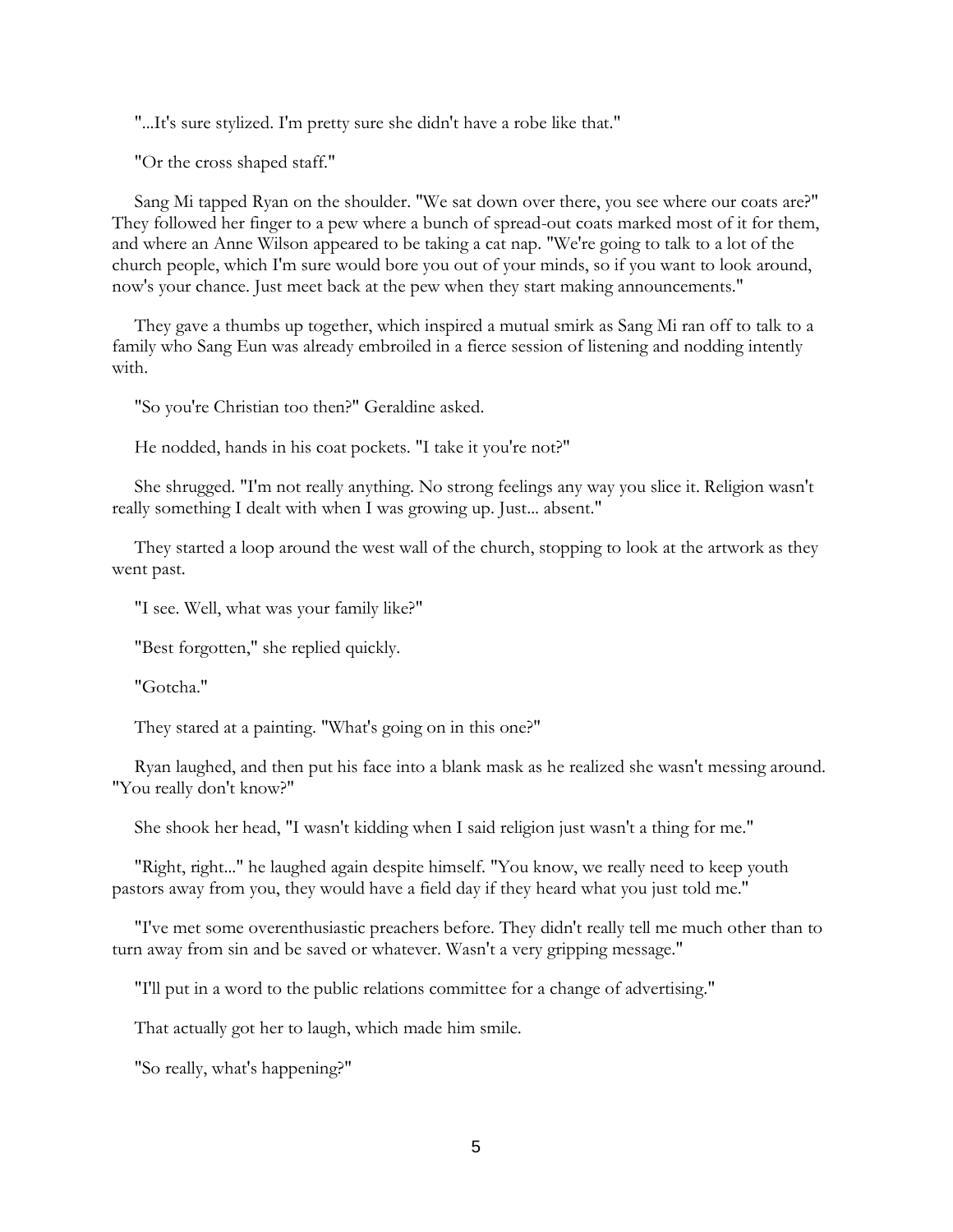"Oh, Judas, Jesus' best friend, is betraying him to the Roman authorities so they can put him on trial and execute him."

Geraldine nodded. "You can never trust people who trust cops. Judas sounds like a snitch."

"Wow, you have... an interesting perspective!" They kept going, with Ryan explaining the story as Geraldine nodded along, with occasional worrisome interjections.

"So this is where they whipped Jesus--"

"Yeah, fricking sucks. I feel for the guy. I bet they didn't even have nice ointment back then."

"Jesus Christ!?!"

An old lady glared over at him. "...is our lord and savior... etcetera..." Ryan ushered Geraldine onwards.

But overall, the telling went pretty well and Geraldine peppered him with questions he largely hadn't considered as they sat down back in the pew, as the announcement that mass was about to begin came over the PA.

Sang Mi slid in next to them, "Have an okay time?"

"Yeah, I learned a lot from Ryan," Geraldine said.

"Good!" Sang Mi said.

"And also gave me a good reminder about why snitches get stitches."

"...What?"

There wasn't time to explain, as they all rose, and pulled up the pew padds from their holders to sing along with the lyrics to "Hark the Herald Angels Sing" which everyone but Geraldine already knew, though for the Wilsons not in Korean. Readings were done, which once again were only new to Geraldine, who also had to be instructed to sit, stand, and kneel.

Both Ryan and Geraldine were surprised to see that one of the readers was Sang Mi, who they both were confused did something so traditional, and stared at her a little slackjawed as she told a story from the gospel of Luke.

But finally, it was time for the sermon, which meant that it was time for what they'd been warned of.

The priest introduced a segment, and then all of the congregation settled in, eyes forward, already prepared to be bored.

The Holy Father of Gongen appeared, his skin sallow, his priestly robes incredibly large for him, possibly hiding medical equipment, and started a boisterous speech about the Christmas season, and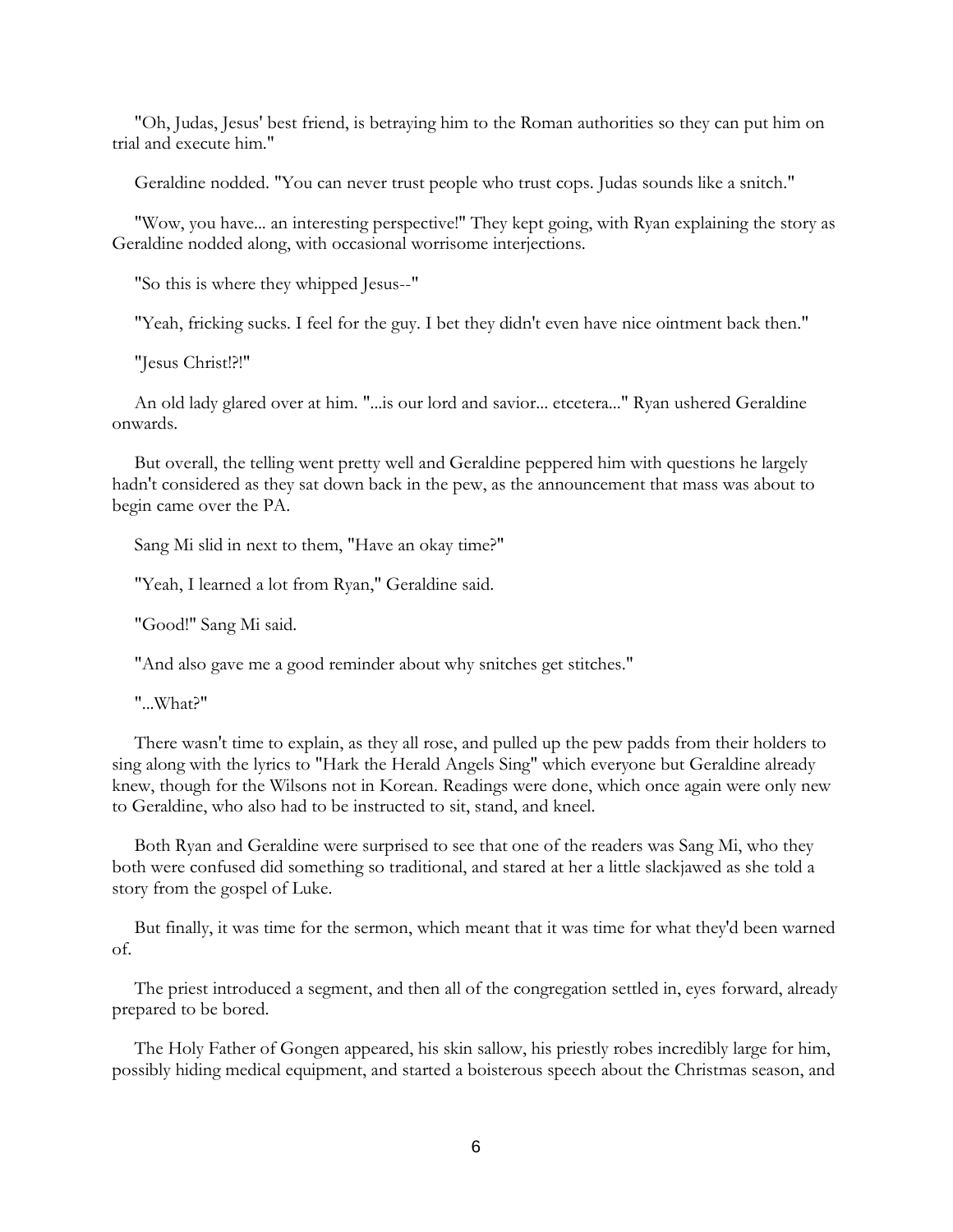the importance of their adherence to the laws of Gongen society. But he quickly got out of breath, and much quieter. It was obvious he wasn't in good health.

"The old generation is fading out," Sang Eun whispered. "I don't think it'll be long till they they've all slipped away."

"Shh!" Hei Ran said.

After a grueling half hour, the Holy Father wrapped things up, clearly leaving his sermon half finished with a slapped-on ending. Then the hologram changed to another old man. Healthier, certainly, but . . . he didn't look well either. It was President Sato, who had been in office so long it felt like no one else ever had been. He wore a sharp suit, and was seated on the edge of his desk, adding a false air of this being a casual speech from just another citizen of Gongen.

"Good evening, Catholics of Gongen. As your president, it has been my pleasure to join you every year for this important holiday in your religion. While we might not share the same beliefs, it's that diversity of belief that has given us the insight that has pushed our great society to the heights we have reached. But this year especially, the unity of our people is more important than ever. Christmas is a time for families and friends to come together in harmony, and that is a spirit I hope to take with us into this new year. As your president, I will always remember that we are all citizens of Gongen, working together towards a glorious and happy future. I hope you remember this as well. So, let myself and the entire Tenryu Party and Atarashi Hajimari wish you and your families merry Christmas."

Everyone seemed taken aback by this, and there was a lot of whispering and mumbling.

"What is it?" Ryan asked, well, anyone.

Sang Eun answered first. "There's something up we don't know about. The Christmas addresses are never so... friendly."

"There's probably been a setback in negotiations with Earth," Sang Mi muttered.

"Don't say things like that," her mother scolded. "It's Christmas, we should try to keep in good spirits.

The children all nodded, but Ryan and Geraldine could both tell they all knew too much to believe it.

\* \* \*

The walk back was a bit more serious, but Mr. Jhe broke the tension by telling incredibly bad dad jokes.

"Did anyone ever test your mettle since you got to Gongen?" he asked Geraldine.

She shook her head, and he tapped her metal arm twice. "Hmn, the metal seems good to me!"

They all groaned.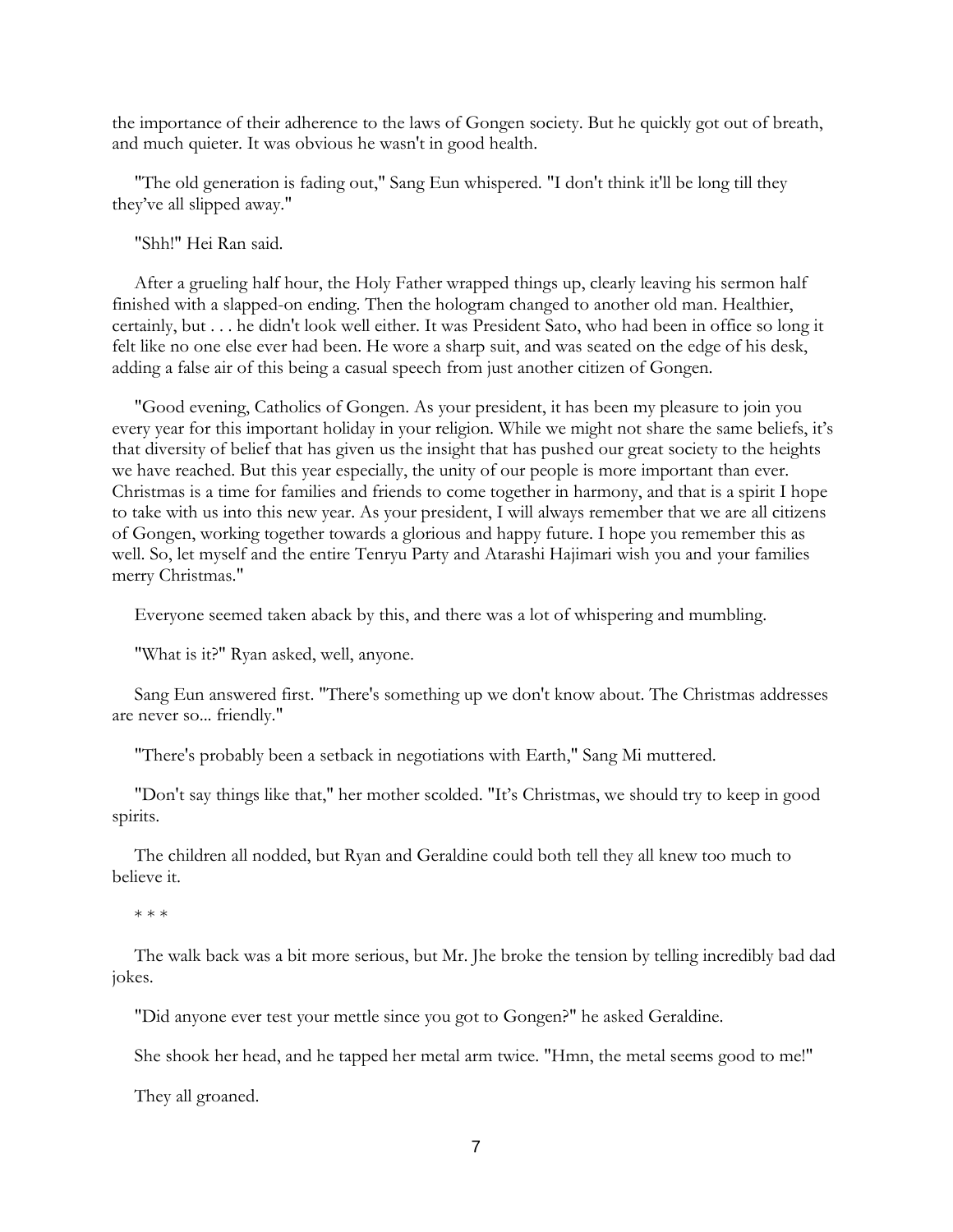The mood rose greatly when they stepped back into the apartment though: the Asuka had done its work dutifully, and the food was hot and ready as soon as they had gotten their coats off.

"Did my mother arrive yet?" Mrs. Jhe asked the bot.

It shook its head. "I'm afraid not, ma'am."

"Mom, let's dig in already while it's hot!" Sang Mi said, tugging on her sleeve.

"The Asuka can keep it warm for a little. Go entertain Ryan, I need to check on something."

Sang Mi scrunched her forehead up, but nodded. "Go call your boyfriend or whatever, I won't tell."

Her mother sighed. "Could you please not, Sang Mi?"

"What, I'm just being funny?"

"Not... not right now, please. Go talk to Ryan."

"What about JackB--I mean Geraldine?"

Her mother pointed, and it was clear that her dad and her were having an incredibly good time talking about the mechanisms inside her cybernetic arm.

Entertaining the transfer student it was.

Ryan was looking at the pictures and holos on the wall, so Sang Mi sidled up by him. "That's my grandma and grandpa. You'll be meeting grandma later, whenever the assisted living center sends her over. They're running late."

He looked at them: they were a happy couple, with a baby girl and a little boy. "I take it your grandpa..."

"He died a long time ago." She looked up at him. "I guess you don't really know why we're all in Cheonsa dome, huh?"

He shrugged, "Isn't it just cause this is like... the Korean district?"

She shook her head. "You really think with three top performing kids, and two talented folks like my parents, Shocho wouldn't have already shuffled us off to a different city to optimize production or whatever?"

That did make sense, at least from how Gongen was supposed to work, so Ryan nodded. "But Academy 27 is a top school."

She shook her head. "It's not supposed to be a top school. It became one on accident, and under normal circumstances, things would keep getting shuffled until things were back in the proper order. The best students at Academy 1, the second best at 2, and so forth. But we're not here because of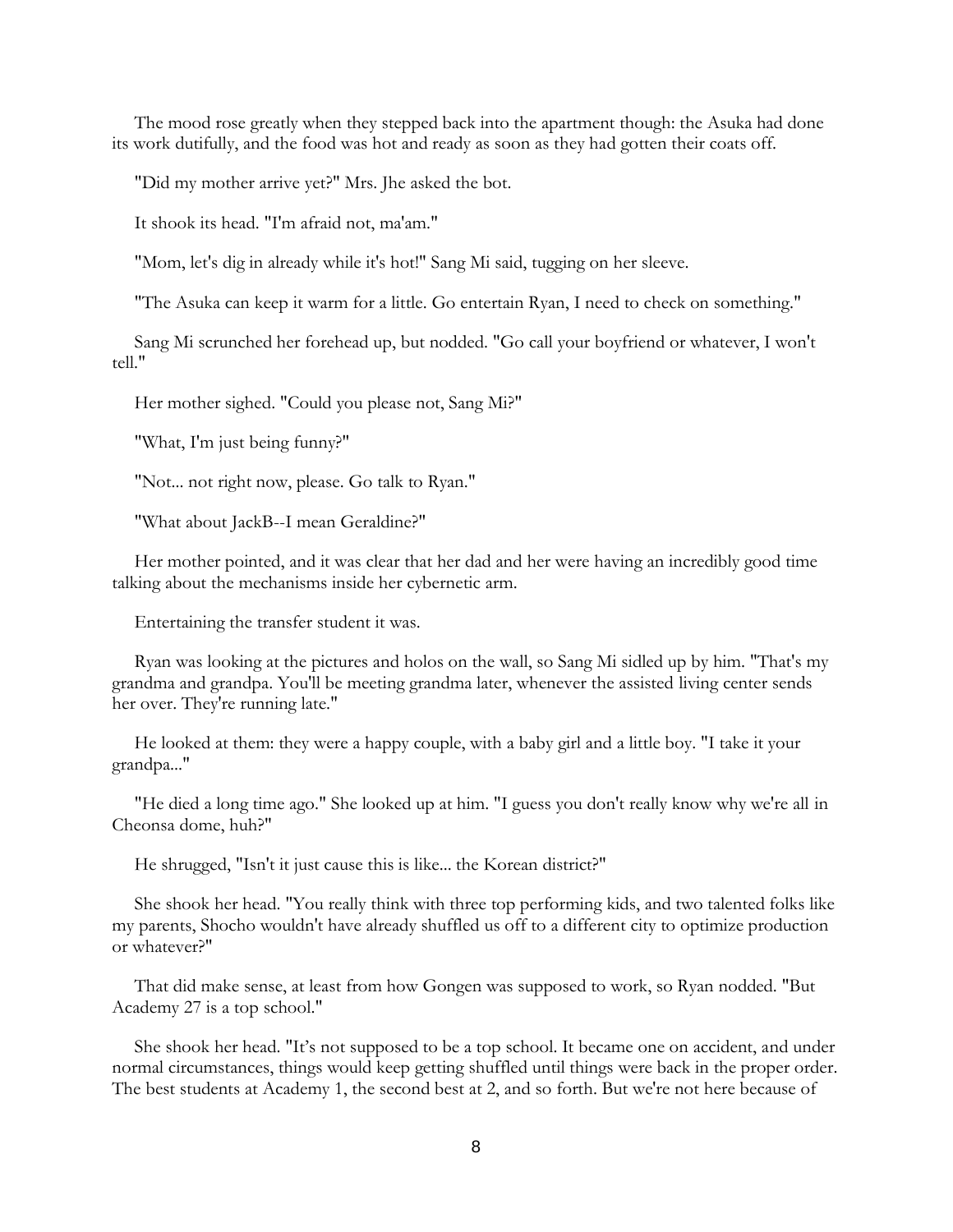things like that. Sure, lots of people have moved here because of the school, but we're poorer than other parts of Takumi for a reason. The cruelty is the point."

"I don't follow."

Sang Mi gestured back at the holo of the family. "That's my mom's dad, Kim Ji Ho. He tried to start a political movement, a political party to rival the Tenryu party."

Ryan looked at the man's smiling face. "Was it pro-CGC? Wanting to make Gongen more capitalist?"

"The opposite. He thought the Tenryu party wasn't Marxist enough."

"Oh."

She ran her fingers through the light, breaking the image up. "It didn't do anything. The party got broken up by moles from the inside. His brother was found beaten to death in the street. And he was arrested on trumped up charges, and thrown in prison." She lowered her hand. "He never left."

Ryan's shocked face moved rapidly, but the mouth formed no words, just the starts of them failing into lip shapes.

"It's okay, you don't need to apologize or tell me how bad it was. We're still living it. This is generational punishment. My parents, and their children, us, still bear the burden of defying the Tenryu party. They're making an example of us. So when we do well in school, when we succeed and keep Academy 27 doing well... we're not just making our families proud, but our ancestors too. Every frustrated glance from an official, every red-faced school board member, they're all little victories. Grandma survived on her own, and raised my mom and her brother, then after my uncle was crushed in a loading machine accident, or so they say, raised only mom. I think a lot of the other kids don't understand how me and Talinata keep our grades so good, what they don't get is that we feel more pressure than anyone. All three Jhe kids have been top performers, even if me and Sang Eun can't hold a candle to Min Jun. We have to be that way. Because we can't let anyone down."

He stared at her, and as it dragged on she began to wonder if she should break the silence, but thankfully he did in the middle of her running through her third bad ice-breaker in her head.

"I thought you said your brother was trying to become a Tenryu Party member?"

She nodded. "What of it?"

"Isn't that like... joining the enemy?"

She frowned at him. "Victory doesn't always mean winning, Ryan. Victory can just mean survival. That another generation can carry on what you believed. Don't you dare belittle Min Jun when he-"

"I'm not, I just don't... I don't understand."

"We're all very proud of Min Jun," she said. "He's the best of us. A stick in the mud, for sure, but he's never forgotten who he is, and who we are."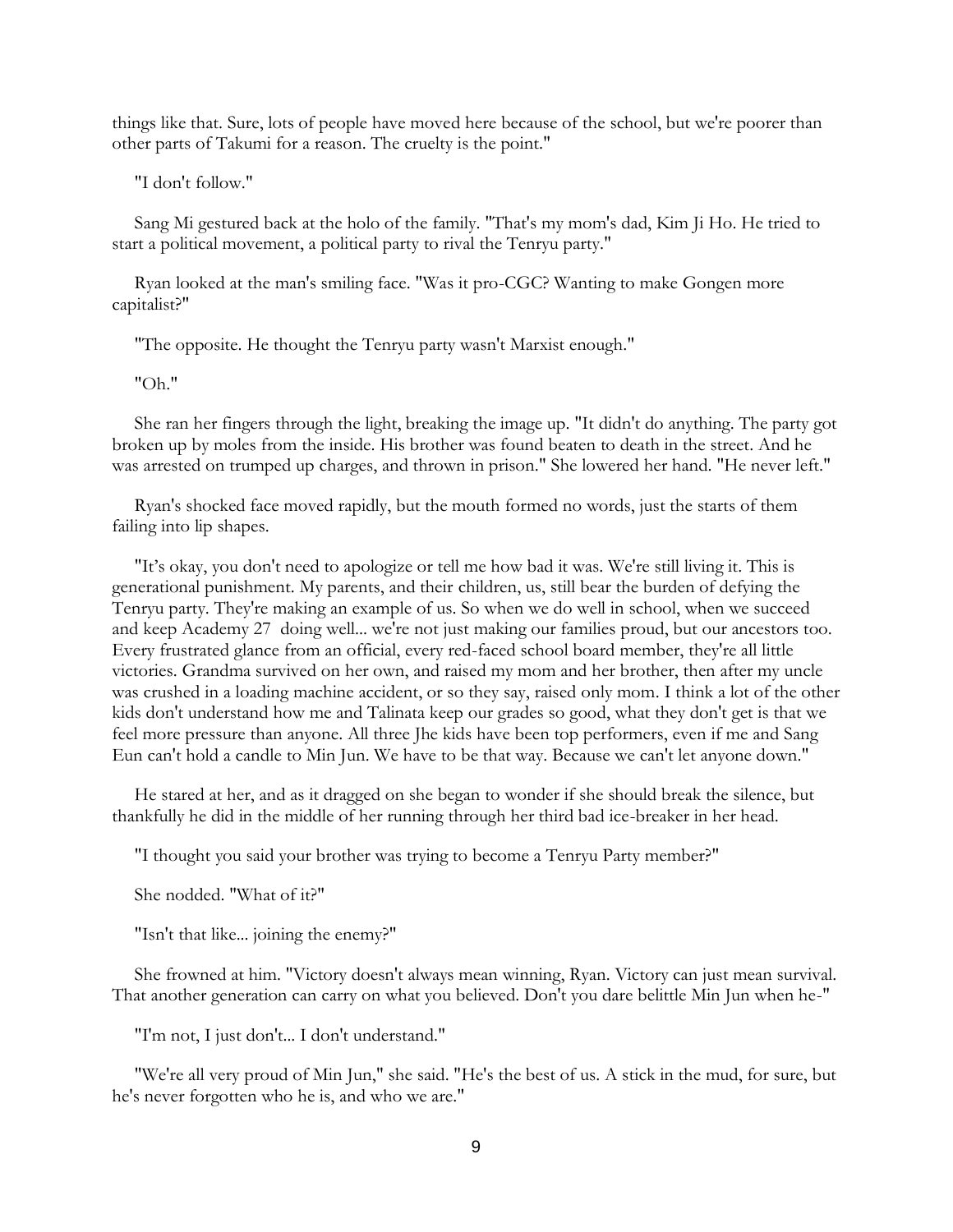"...Even after everything the Tenryu Party did to your family? How can you be okay with that?"

She straightened her back, and looked him in the eyes. "There's only one political party on Gongen. What do you want him to do, die? Would it make Grandma happy to see him die? She's already lost in the past. And are you blaming every person on Earth who hasn't tried to make a rival to the CGC in their spare time so that CISyn could make them all go to a nice farm in the countryside where they can run around all day and never be seen again?"

Ryan held his hands up in front of his chest. "Whoa. Whoa. I'm sorry, I didn't mean to touch a nerve or anything."

She just nodded again. "It's whatever. When grandma gets here you'll get why I'm frustrated. She's so annoying."

Ryan shuffled his feet awkwardly, but Sang Mi just kept going. "My grandma is still living in the past. She never got over grandpa passing and just… lives in the misery of everything that was taken from her. It's pathetic. She's critical of everything I do, always says I'm too fat or too skinny, I'm not mad she's late, it might be nice if she just doesn't come."

Ryan frowned. "I'm sorry, I don't really know what to say."

"Forget it, you don't need to say anything. Let's just go see how everyone else is doing."

When they did, Sang Mi saw her mother had gone over toward the wall, her phone pressed hard against her ear.

"Who's calling?

"Shh!" her mom said.

"Oh come on mom, who's on the call?"

Her mom's shoulders were tense. She couldn't see her facial expression.

"It's not your new boyfriend or any--"

"SHUT UP, SANG MI."

Sang Mi did shut up. She couldn't remember the last time her mother had yelled at her. She stood, dumbfounded until her mother put a hand up to her face, and made a sharp noise.

"...Mom?"

"...It's mom--your grandmother. She uh... she's in the hospital."

The color drained from Sang Mi's face. "What do you mean she's in the hospital?"

"The driver went to pick her up and um... found her on the floor. They took her to Cheonsa General."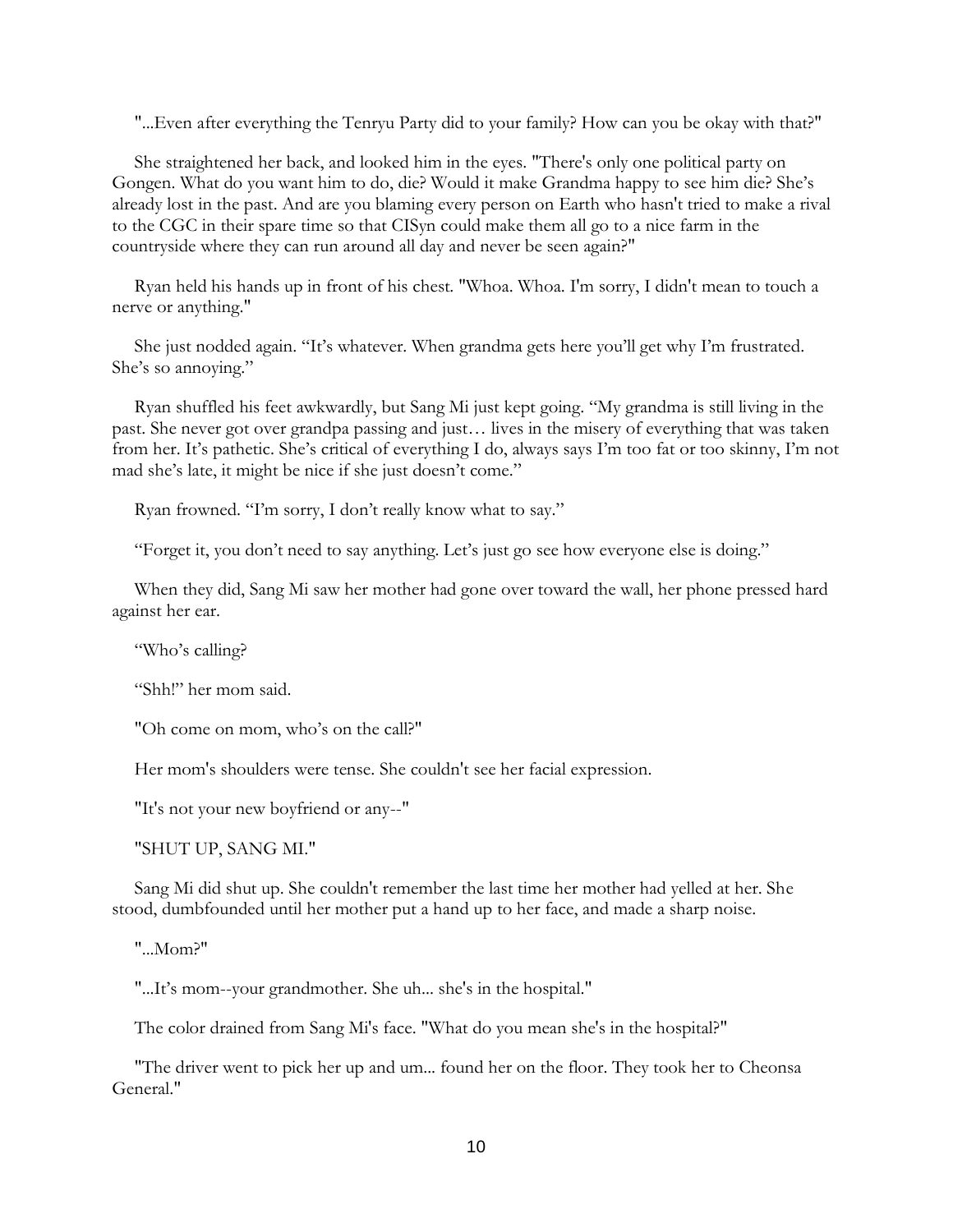This wasn't real. This was Christmas. Everything she'd just said… "Is... is she going to be okay?"

Her mother made a whimpering sound through her hand. "We need to hurry over there if we want to make it in time."

She didn't know what to do. She knew she was supposed to move but she didn't. Just stood there, dumbly, staring at her mother as she tried to hold in her sobs.

"...Could you call an autocar, Sang Mi?"

"R-right..." she hurried over to her phone, and did just that.

"What's going on?" Sang Eun said coming in on the two of them.

Her mother couldn't stomach saying it again, so she explained it this time.

"...I'll tell the Wilsons and JackBox the night is over."

They hurried to outrace the end.

\* \* \*

"...Kim Joo Mi, please. I'm Jhe Hei Ran, her daughter. These are her grandkids, this is my husband."

The five of them stood together. Sang Mi's hair was still in the elaborate hairdo her mother had given her earlier that evening. She'd been disrespectful about it but now it felt like a horror if Grandma couldn't see it.

The woman at the desk looked through the records, and instructed them to go through the door to the left and into room 4B. They did just that. But there was no hospital bed in there.

Her mother sat down, her hands clenched around her purse. They shook gently. Should she go comfort her? Tell her it would be okay? Hug her? She hesitated. She didn't feel like she deserved to. Didn't know if it was right to. Maybe it was better to give her mother space.

The door opened, and a doctor stepped in. "Are you the Jhe family? Would you please sit down?" The rest of them obliged. The doctor sat down himself, and the sound of the fans moving air above them felt deafening in the silence. He clasped his hands together, and looked at them with a calm respectful face. "I'm afraid that Kim Joo Mi didn't make it."

The dam broke for her mother, the tears burst forth. Sang Mi felt helpless against it. She clasped her hands on her lap and looked down.

She was really gone.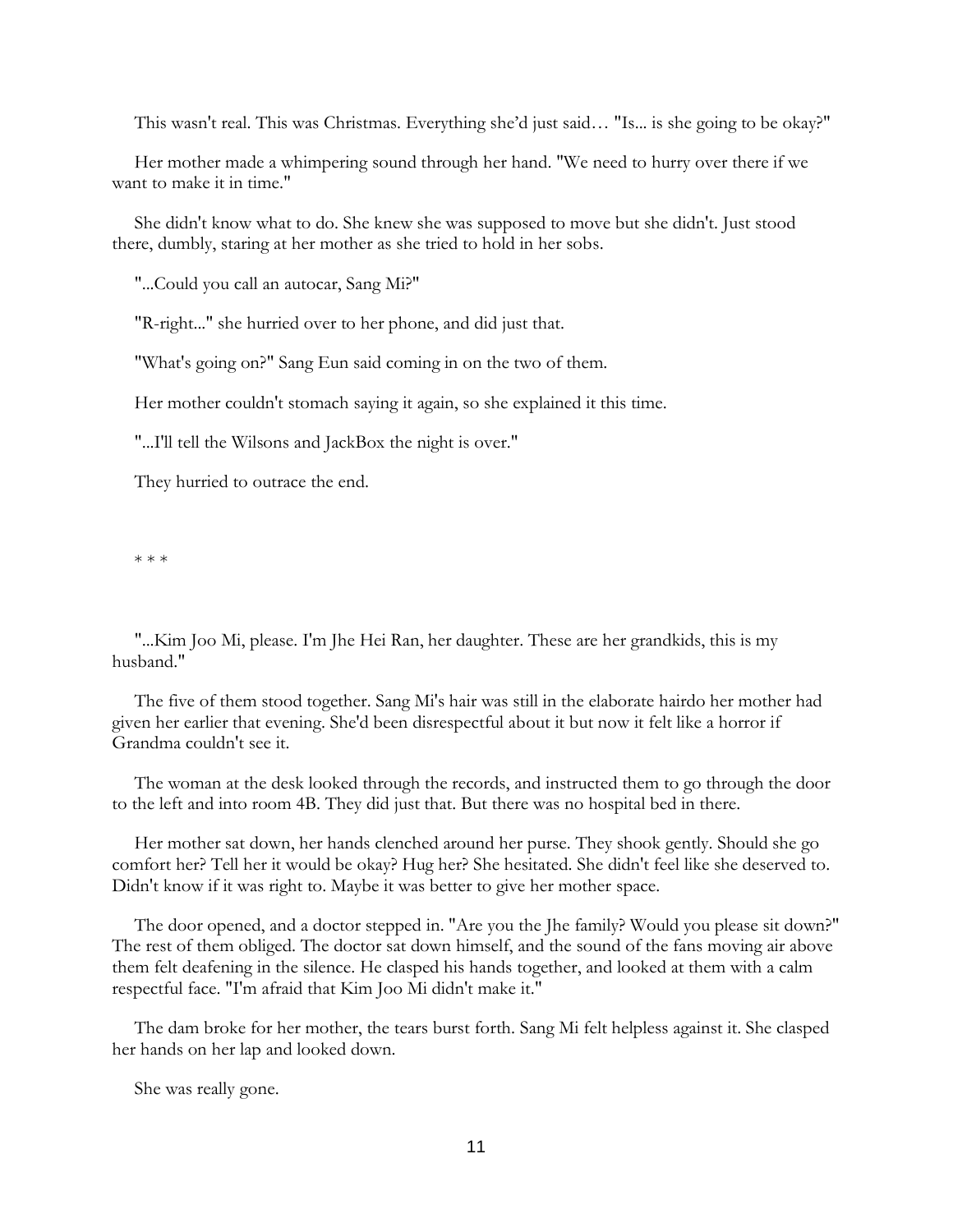\* \* \*

Their parents were taking care of the official tasks when Sang Eun went to look for his sister. She'd wandered off, and he was starting to get worried. She wasn't replying to her phone. First he looked in the obvious places in the hospital, but soon he wandered outside into the cold dark. Once he got past the front of the building he saw a lone figure standing against the wall of the hospital, her face and forearm pressed against it.

He approached. She glanced his way, but said nothing.

"Hey," he said.

"Go back inside, Sang Eun."

"I'm worried about you."

"Don't be, no one needs to worry about me."

"You know that's not true."

"Of course it's true!" she faced him, red faced. "You have no idea what you're talking about, Talinata. I'm useless. I'm a bad daughter, and a worse granddaughter--no I'm not even that anymore. I'm worthless. Grandma didn't even get to see my hair--the last things I said about her were cruel. I can't help mom, I just keep... I keep hesitating. I just stay out of it. I always stay out of it. I'm a coward--and don't you say otherwise, it's true! I'm a selfish child. I only ever think of me me me- everyone expected me to be something more than I've ended up. But when it comes down to it I can't do anything. I let mom down, I let grandma down, and there's nothing I'll ever be able to do to fix it. She's dead. And I... I..." the tears began to pour down. "I'm sorry. I'm sorry grandma... I'm sorry..."

She fell into his embrace, and he held his sister as she wailed into his chest. He waited as she sobbed, and thrashed, and wailed. He waited till the sobs became tears, and the tears became a puffy red mask. He didn't have a tissue, so he just wiped her face with the sleeve of his shirt.

"Th-that's your dress shirt. You'll get it dirty."

"I don't care, you're more important than my stupid shirt."

"Maybe..."

"Sang Mi. Sang Mi, look at me. Hey. Look up."

She obliged finally.

"You're my twin sister--"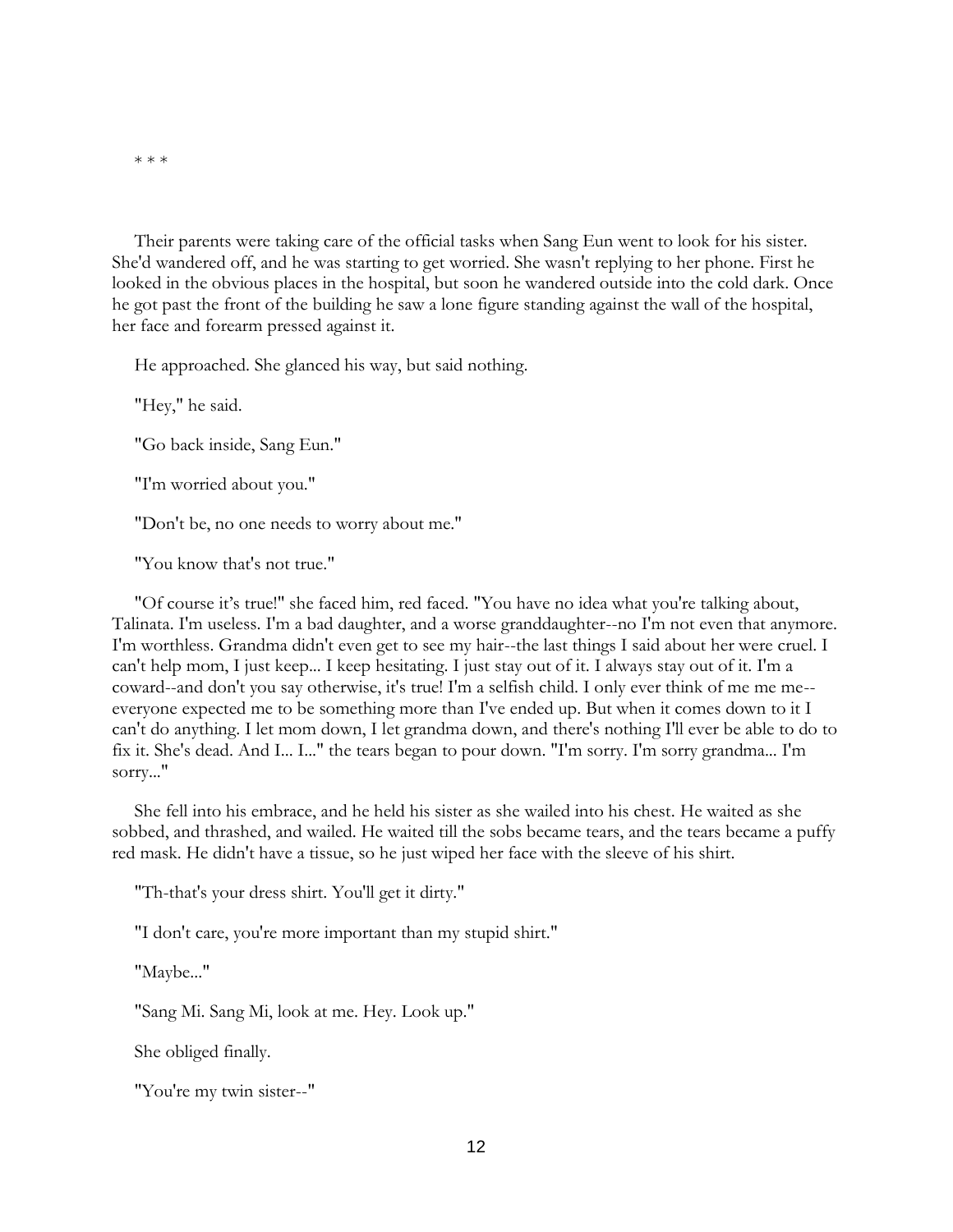"--I know that--"

"--and I love you, there's no one else on this planet I'd do more for. And I know it was the same for grandma. I know that she loved you."

"Yeah, and I repaid that by being a selfish brat every time I saw her. A rude selfish little bitch."

He didn't disagree with her, or shake his head. She'd expected it. "So what if you were? Don't you think that they knew that? Grandma loved you for being you. She fussed over you every time she saw you."

"And I repaid that with--"

"She was proud of you. Because you never caved in. Because you were selfish. Because you were rude. Because you never shut up and said stupid stuff. You absolute idiot--Sang Mi, Grandma loved you--mom loves, I love you--because you're the girl you are. They never wanted you to be this perfect daughter you've invented, or they would have scolded you all the time, yelled at you, punished you for all your bullshit. They wanted your bullshit!"

Sang Mi gave a laughing sob. "When you say it like that it's funny."

He smiled a little. "I guess it is."

The two of them laughed together, until the laughter turned once again to tears, and their arms went back around each other. One cluster of warmth in that cold night full of shadows.

*WARS is Copyright Decipher Inc.*

*WARSONG is Copyright Arcbeatle Press and Decipher Inc.*

*WARSONG: Academy 27 is Copyright Arcbeatle Press and Decipher Inc.*

*WARS and all associated characters and concepts are the property of Decipher inc.*

*This is a work of fiction. Any resemblance to people, places, events past or present is purely co-incidental.* 

*Arcbeatle Press is owned and operated by James Wylder, and is based out of beautiful Elkhart Indiana.*

*This story is copyright 2022 Arcbeatle Press and James Wylder. Edited by James Wylder, Dillon O'Hara, and Jo Smiley.*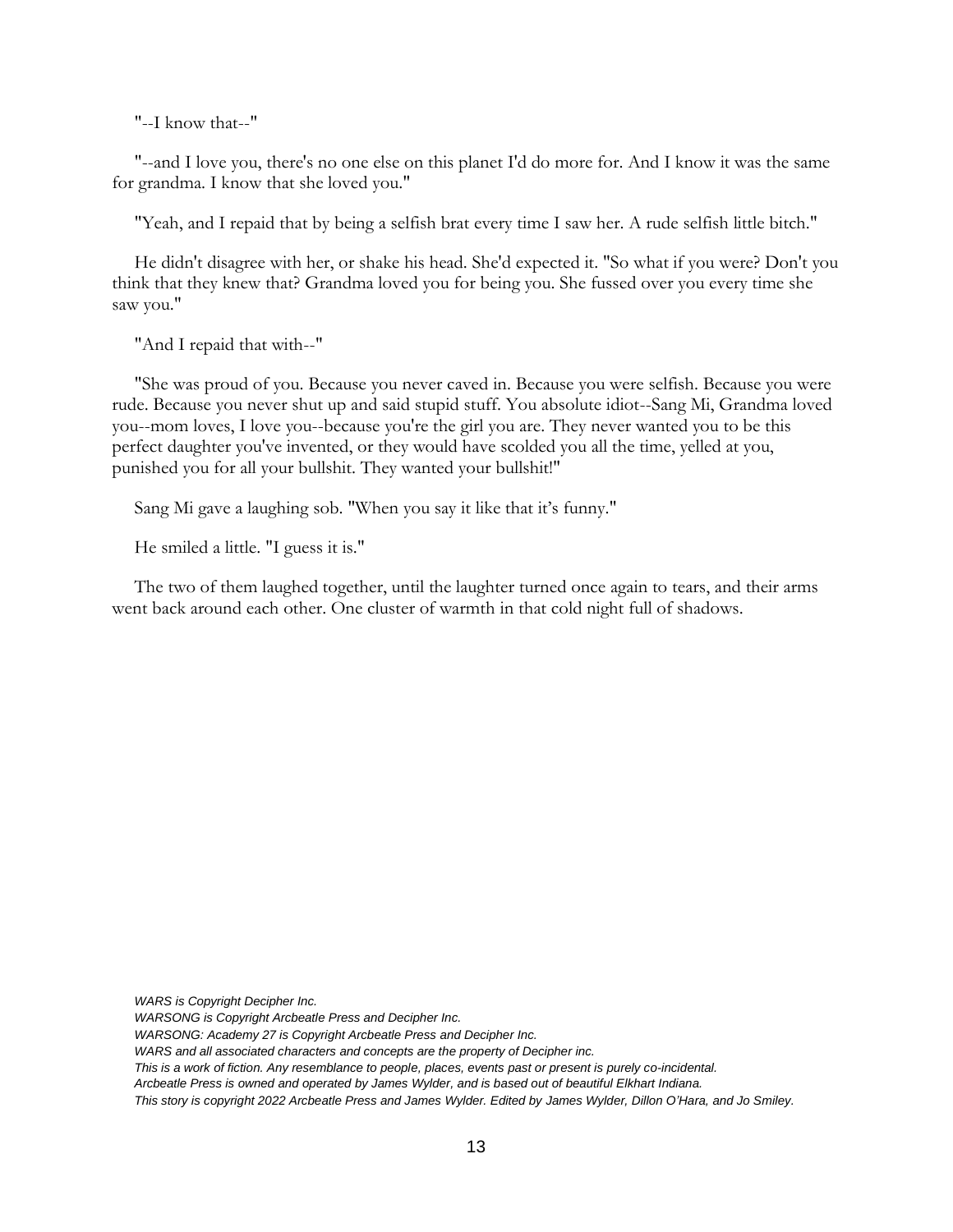### *Available Now From Arcbeatle Press*



Humanity has fractured, and now in its cracks the seeds of the greatest conflict humanity has ever known begin to take root…

Rogan Hallard is on the trail of a rogue scientist, but in trying to catch him and the secrets he stole, Hallard and his crew will find themselves in the crossfire of more than one hidden agenda…

Higen Orochito's ancestors created Shocho: an AI powerful enough to run an entire planet. But when Higen begins to suspect that Shocho is malfunctioning, how can he save both his family and the future? Jack Wilgress lost the family that raised and loved him in order to eke out his own freedom. Now, the family that he found on the edges of space could be lost too, but Wilgress isn't going to take that threat lying down.

Featuring three novellas by Nathan P. Butler (Star Wars Tales), Sean E. Williams (Wonder Woman), and Jim Perry (Bladewielders), with a brand new short story by James Wylder (Cwej: Down the Middle). Based on the universe created by writers like New York Times Bestselling Author Michael Stackpole, comes the return of the cult-classic series from Decipher, Inc. and Arcbeatle Press. The journey to the Battle of Phobos begins here. Whose side will you be on?

*Grab the book now, and begin your adventure… [https://www.amazon.com/WARSONG-Preludes-Battle-Phobos-](https://www.amazon.com/WARSONG-Preludes-Battle-Phobos-Book-ebook/dp/B09ZH5FTQQ)[Book-ebook/dp/B09ZH5FTQQ](https://www.amazon.com/WARSONG-Preludes-Battle-Phobos-Book-ebook/dp/B09ZH5FTQQ)*